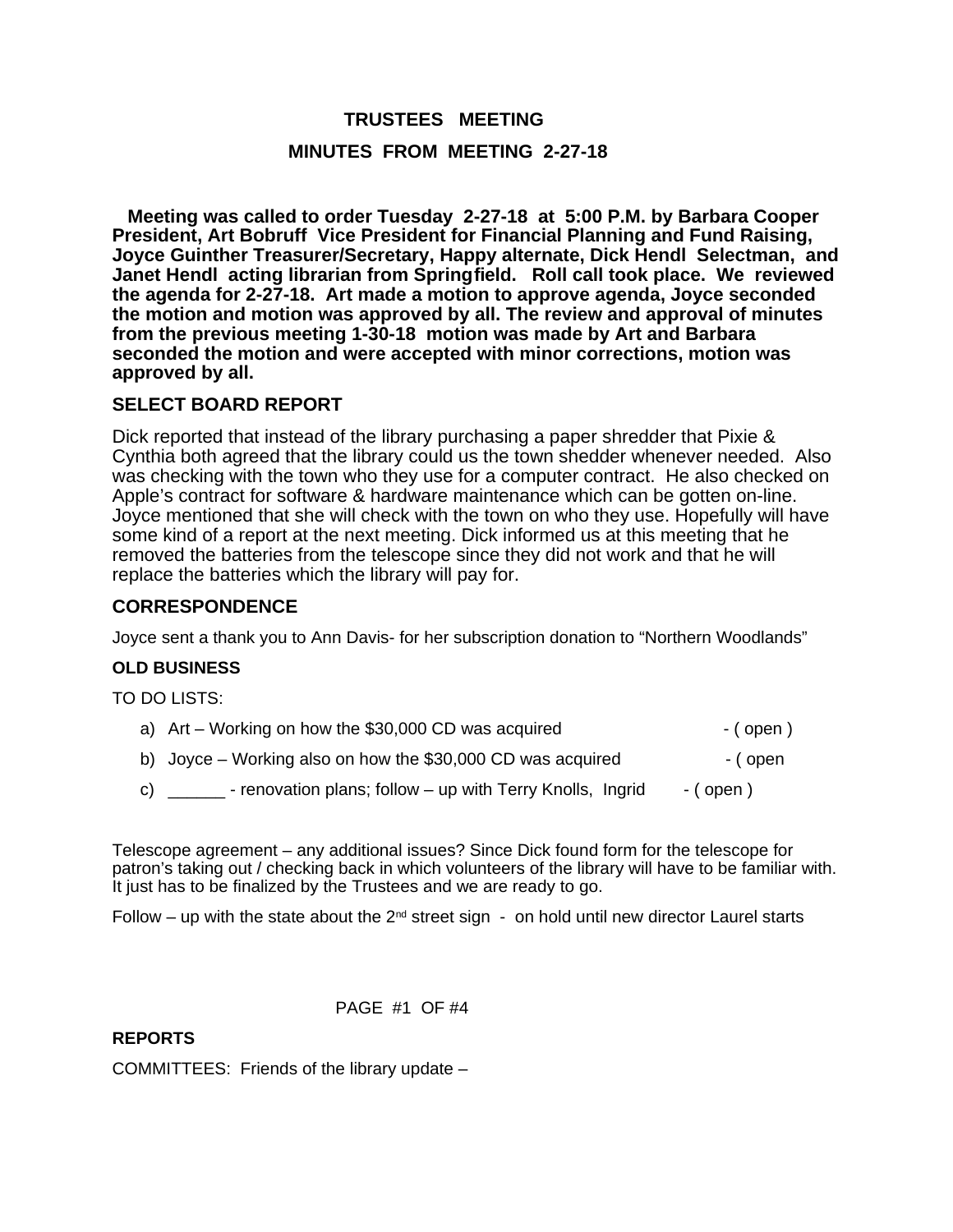Barbara gave the annual report for the Friends, Annika Munholland – President, Sue is Treasure and the Friends banking account is remaining open. Barbara was meeting with Caye on Friday. One of the issues that is to be discussed is are they willing to pay again this year for the VIM and Museum subscription renewal and two others that they paid for last year for the library. Patrons are being surveyed about them as well.

#### **LIBRARIAN REPORT**

The patrons library cards (password ) expires every two years and has to be renewed. Janet mentioned that the library is now downloading books. Art made a motion that the acting librarian should purchase a dictionary. Motion was second by Joyce and Barbara astained.

|                              | <b>FINANCIAL REPORT</b> |                |
|------------------------------|-------------------------|----------------|
| TYPE OF                      | NAME OF BANK            | <b>CURRENT</b> |
| <b>ACCOUNTS</b>              |                         | <b>BALANCE</b> |
| Operating expense            | Lake Sunapee            | 1856.45        |
| Tax Money                    |                         |                |
| <b>General Library Funds</b> | Lake Sunapee            | 7946.43        |
| Copy & Fax Fees              |                         |                |
| <b>Donations</b>             |                         |                |
| Grants                       |                         |                |
| Scholarship Fund             | <b>Sugar River</b>      | 4835.33        |
| Consist of:                  |                         |                |
| <b>Book Sales</b>            |                         |                |
| Donations specified          |                         |                |
| <b>CD</b> Accounts           | Mascoma                 | 38451.07       |

Sugar River as of 1-31-18, Lake Sunapee operating as of 2-15-18 Gen. Library Funds as of 1-31-18<br>1-31-18 CD @ Mascoma as of 11-16-16 - closed out and was deposited as cash CD  $@$  Mascoma as of 11-16-16 - closed out and was deposited as cash in the LPL Investment account.

Mascoma CD Account as of 1-31-18

#### **PAGE #2 OF #4**

# **ACTION ITEMS**

# **TO DO LIST**

**ART** – Working on how the \$30,000 CD was acquired. Also reported that on a call to Terry Knowles – that we will send her our information for her or a judge's opinion on what is not obligated for scholarships.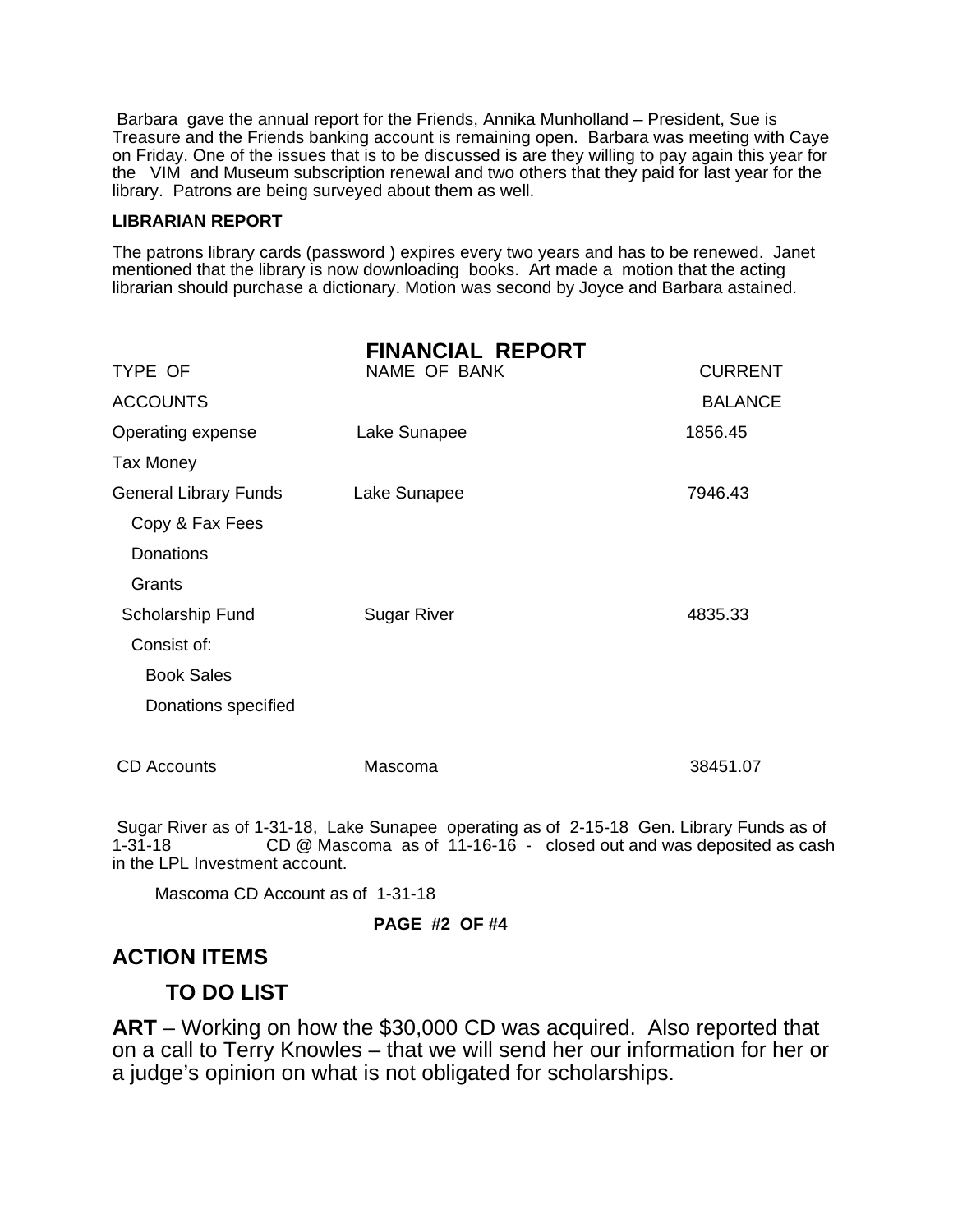**JOYCE –** Working also on how the \$30,000 CD was acquired.

**BARBARA - (1)** Update Ingrid on renovation plan, must be postponed until

2018,

- **( 2 )** Will follow up with Hayden in reference to history of Springfield, which she is working on.
- **( 3 )** Follow up with Terry Knowles
- **LIBRARIAN (1)** Telescope agreement is ready to go -On hold until new Librarian

Director is hired

**( 2)** Ask state about second street signs -On hold until new

Librarian

Director is hired.

**ANNOUNCEMENTS –** GREG BRUSS & AZRA KARABEGOVIC FOR LIBRARY TRUSTEE

# **NEXT MEETING DATE - TUESDAY 3-27-18 AT 5:00 P.M.**

# **NEW BUSINESS**

Check out magazine subscriptions. Patrons to be surveyed for their opinions.

Request from Springfield students to do community work at the library – Barbara

Information requested from KRHS re 2018 scholarships Barbara

 Name of Scholarship, sponsoring organization. Springfield – Steve separate from all applications. Received from Steve in 2017 for 2018 ( 1 form )

Library participation for 250 year town celebration – ideas All

# **PAGE #3 OF #4**

 State and federal background check for new librarian - Barbara